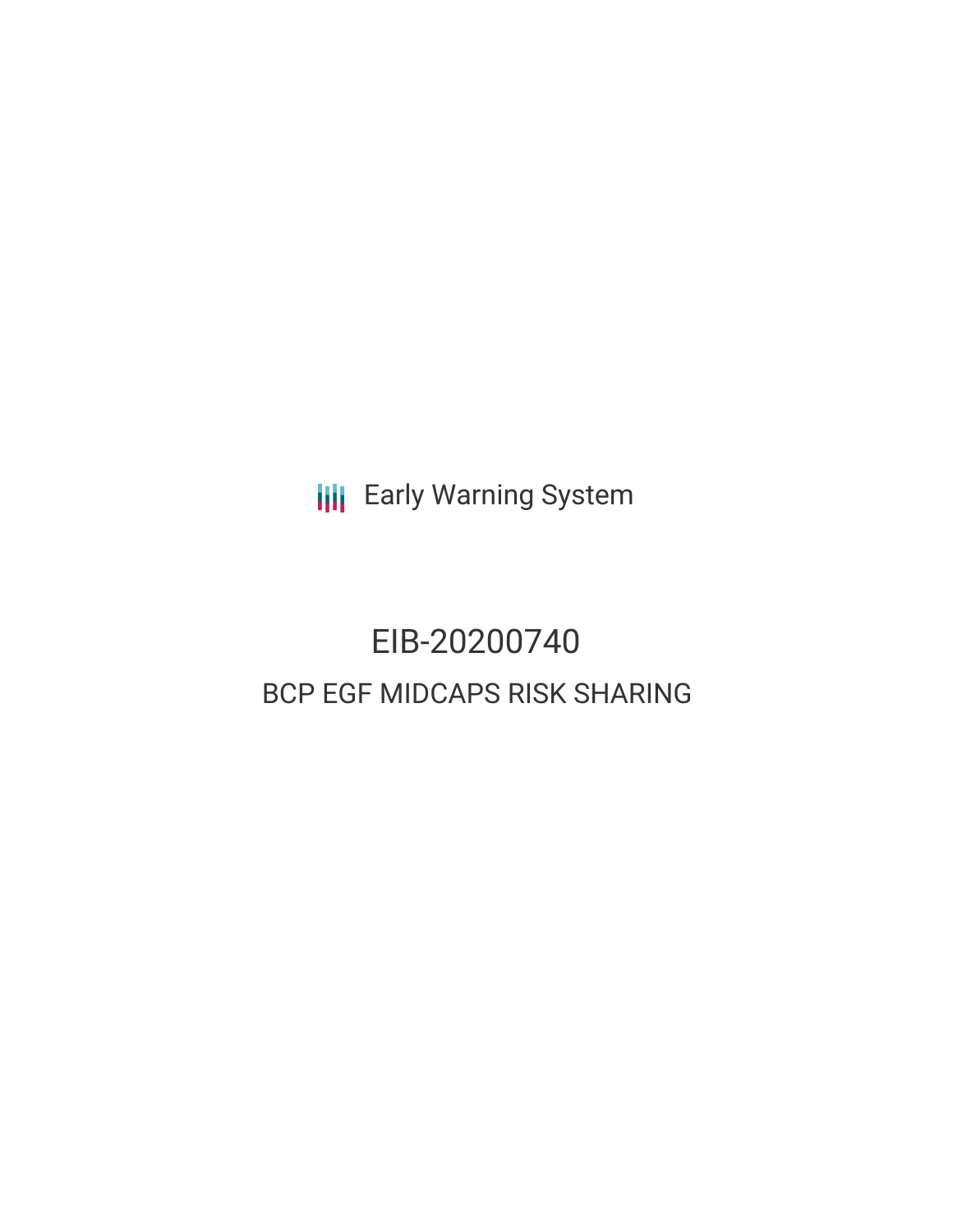| <b>Countries</b>               | Portugal                       |
|--------------------------------|--------------------------------|
| <b>Financial Institutions</b>  | European Investment Bank (EIB) |
| <b>Status</b>                  | Approved                       |
| <b>Bank Risk Rating</b>        | FI                             |
| <b>Voting Date</b>             | 2021-12-22                     |
| <b>Borrower</b>                | BANCO COMERCIAL PORTUGUES SA   |
| <b>Sectors</b>                 | Finance                        |
| <b>Investment Type(s)</b>      | Guarantee                      |
| <b>Investment Amount (USD)</b> | \$223.48 million               |
| <b>Project Cost (USD)</b>      | \$729.67 million               |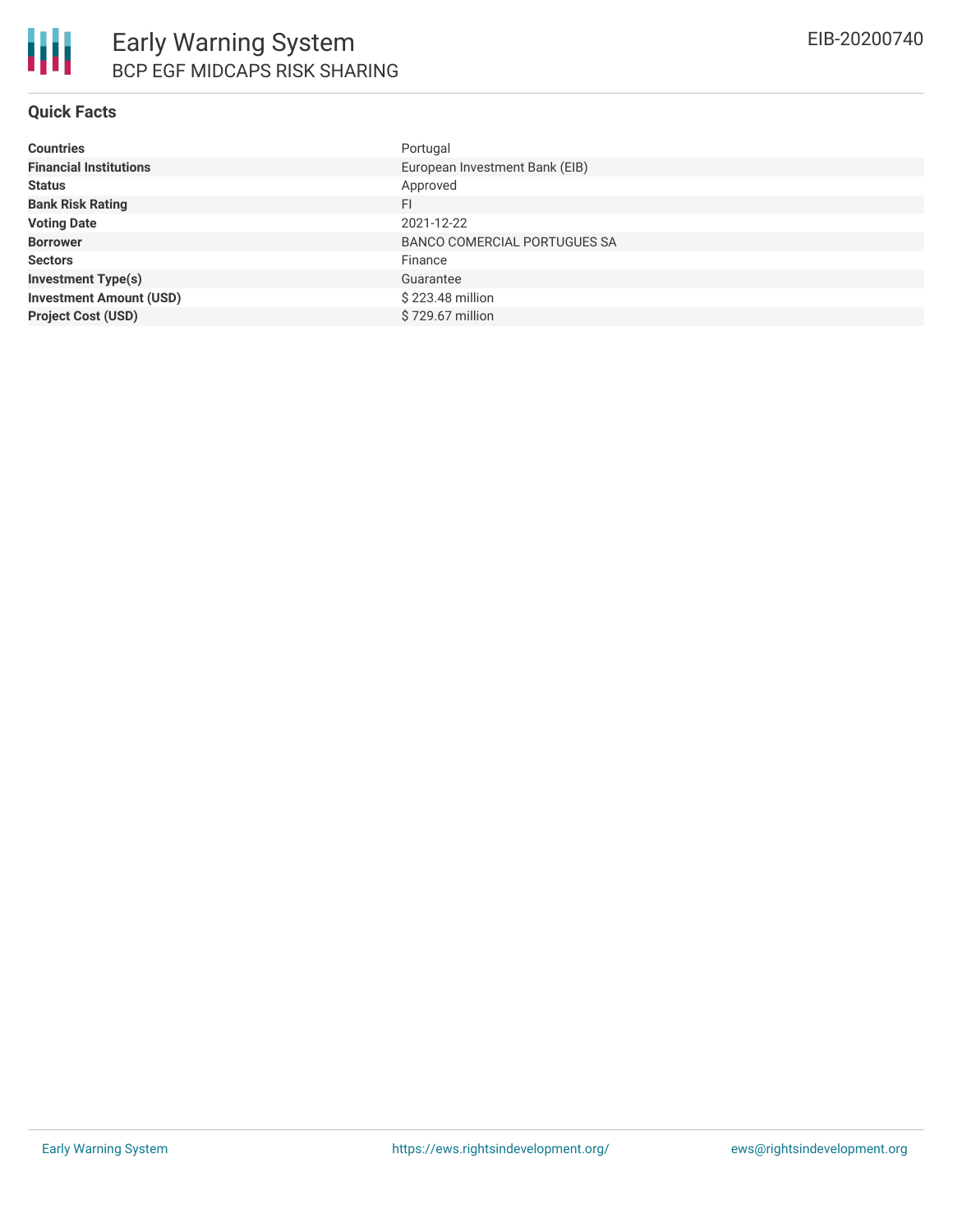

# **Project Description**

According to the bank website, the proposed operation concerns a guarantee scheme under the European Guarantee Fund (EGF) in Portugal, which will support the financing of mid-caps, large corporates and public sector entities (PSEs) in sectors that have been affected by the COVID-19 pandemic and that are in line with the EIB's long-term mission (innovation; environment; indirect small and medium-sized enterprise (SME) support, through the requirement of creating an additional portfolio). Linked risk-sharing operation under the European Guarantee Fund (EGF) for mid-caps and other eligible entities in Portugal, aiming to mobilise funding resources to respond to the economic impact of the COVID-19 pandemic. The supported final recipients are considered to: (i) be viable in the long-term; (ii) meet the lender's requirements for commercial financing, were it not for the economic impact of the COVID-19 pandemic.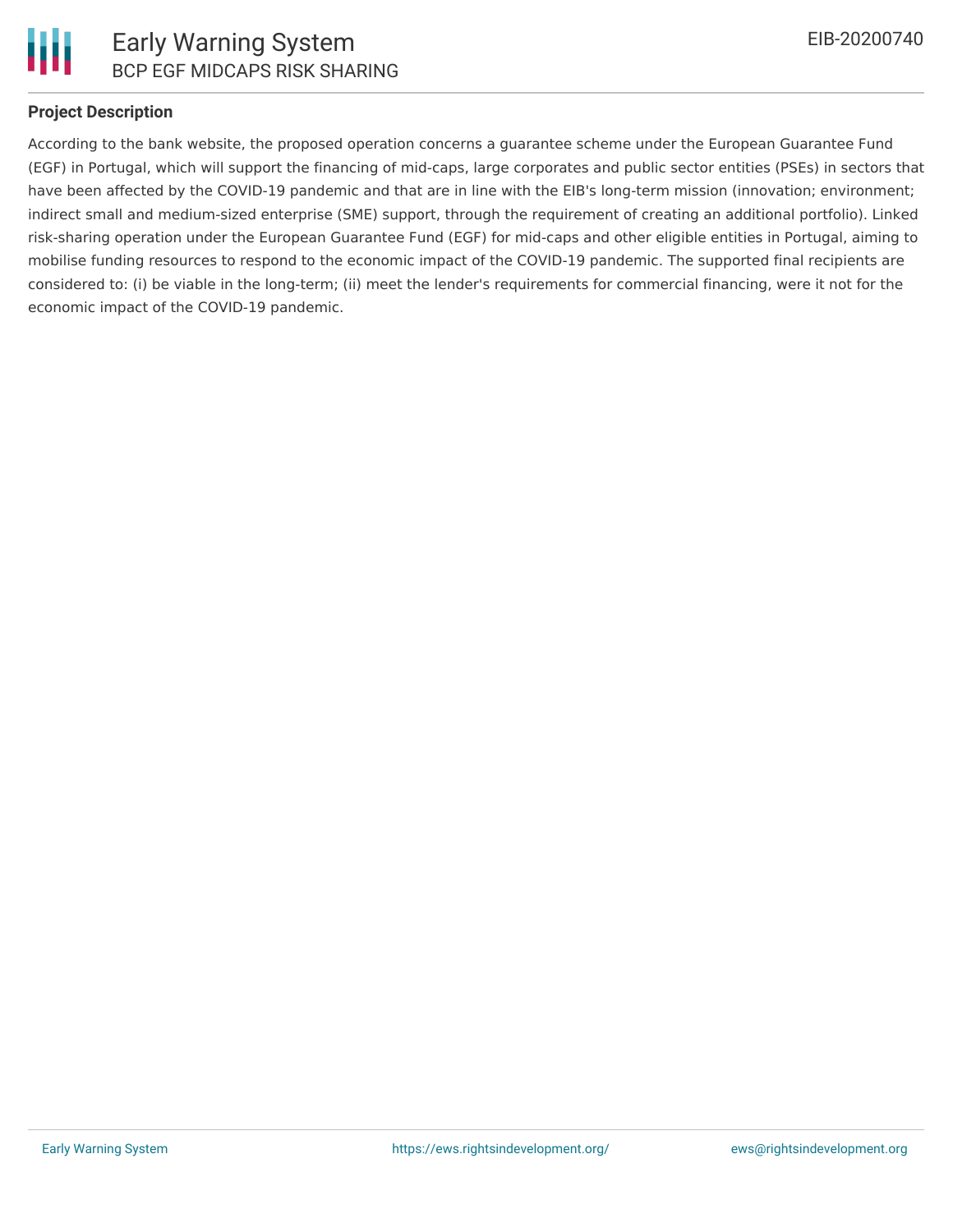### **Investment Description**

European Investment Bank (EIB)

#### **Financial Intermediary**

Financial Intermediary: A commercial bank or financial institution that receives funds from a development bank. A financial intermediary then lends these funds to their clients (private actors) in the form of loans, bonds, guarantees and equity shares. Financial intermediaries include insurance, pension and equity funds. The direct financial relationship is between the development bank and the financial intermediary.

Banco Comercial [Português,](file:///actor/141/) S.A. (Financial Intermediary)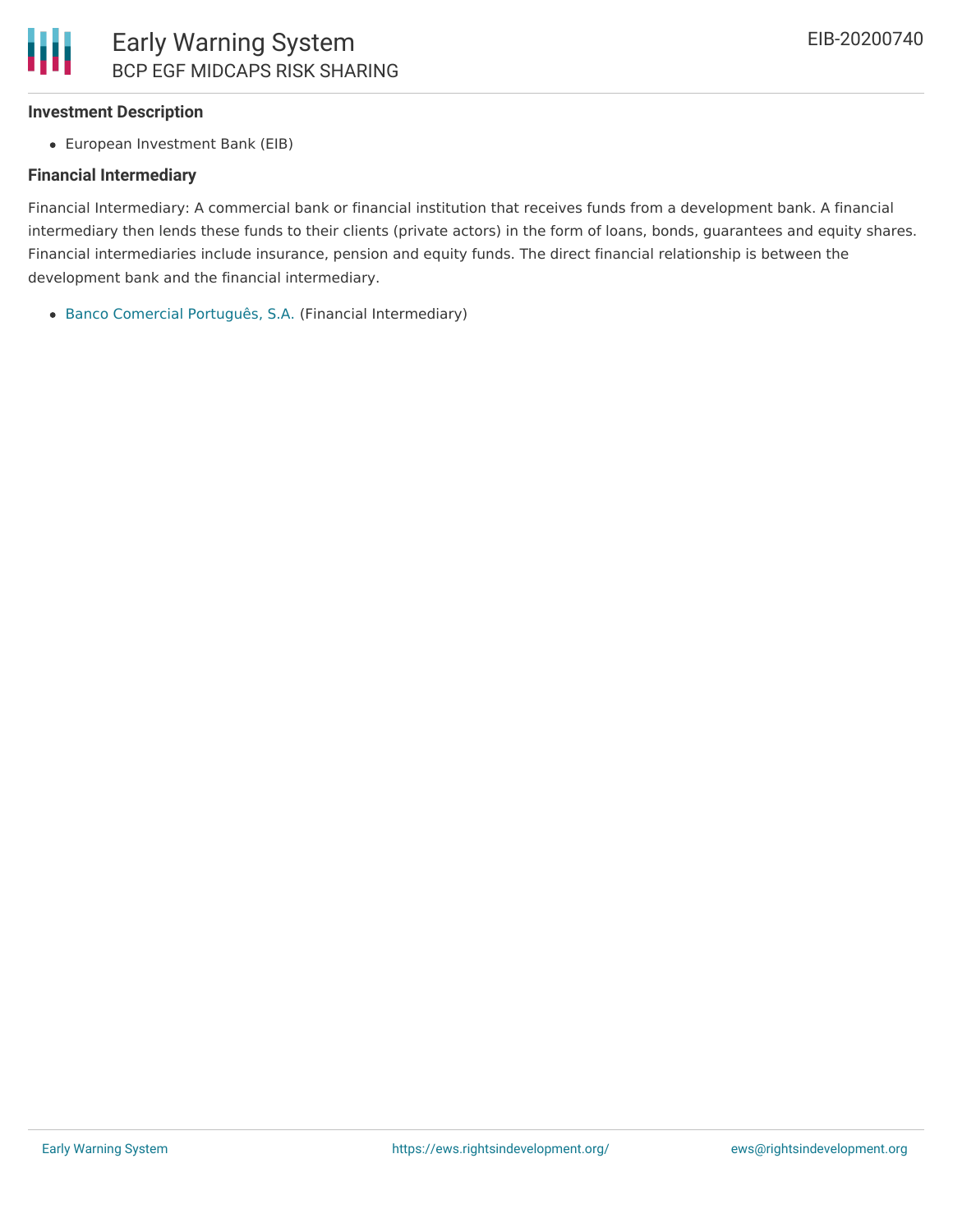# **Contact Information**

#### ACCESS TO INFORMATION

You can submit an information request for project information at: https://www.eib.org/en/infocentre/registers/requestform/request-form-default.htm

#### ACCOUNTABILITY MECHANISM OF EIB

The EIB Complaints Mechanism is designed to facilitate and handle complaints against the EIB by individuals, organizations or corporations affected by EIB activities. When exercising the right to lodge a complaint against the EIB, any member of the public has access to a two-tier procedure, one internal - the Complaints Mechanism Office - and one external - the European Ombudsman. A complaint can be lodged via a written communication addressed to the Secretary General of the EIB, via email to the dedicated email address: complaints@eib.org, by completing the online complaint form available at the following address: http://www.eib.org/complaints/form via fax or delivered directly to the EIB Complaints Mechanism Division, any EIB local representation office or any EIB staff. For further details, check:

http://www.eib.org/attachments/strategies/complaints\_mechanism\_policy\_en.pdf

When dissatisfied with a complaint to the EIB Complaints Mechanism, citizens can then turn towards the European Ombudsman. A memorandum of Understanding has been signed between the EIB and the European Ombudsman establishes that citizens (even outside of the EU if the Ombudsman finds their complaint justified) can turn towards the Ombudsman on issues related to 'maladministration' by the EIB. Note that before going to the Ombudsman, an attempt must be made to resolve the case by contacting the EIB. In addition, the complaint must be made within two years of the date when the facts on which your complaint is based became known to you. You can write to the Ombudsman in any of the languages of the European Union. Additional details, including filing requirements and complaint forms, are available at: http://www.ombudsman.europa.eu/atyourservice/interactiveguide.faces